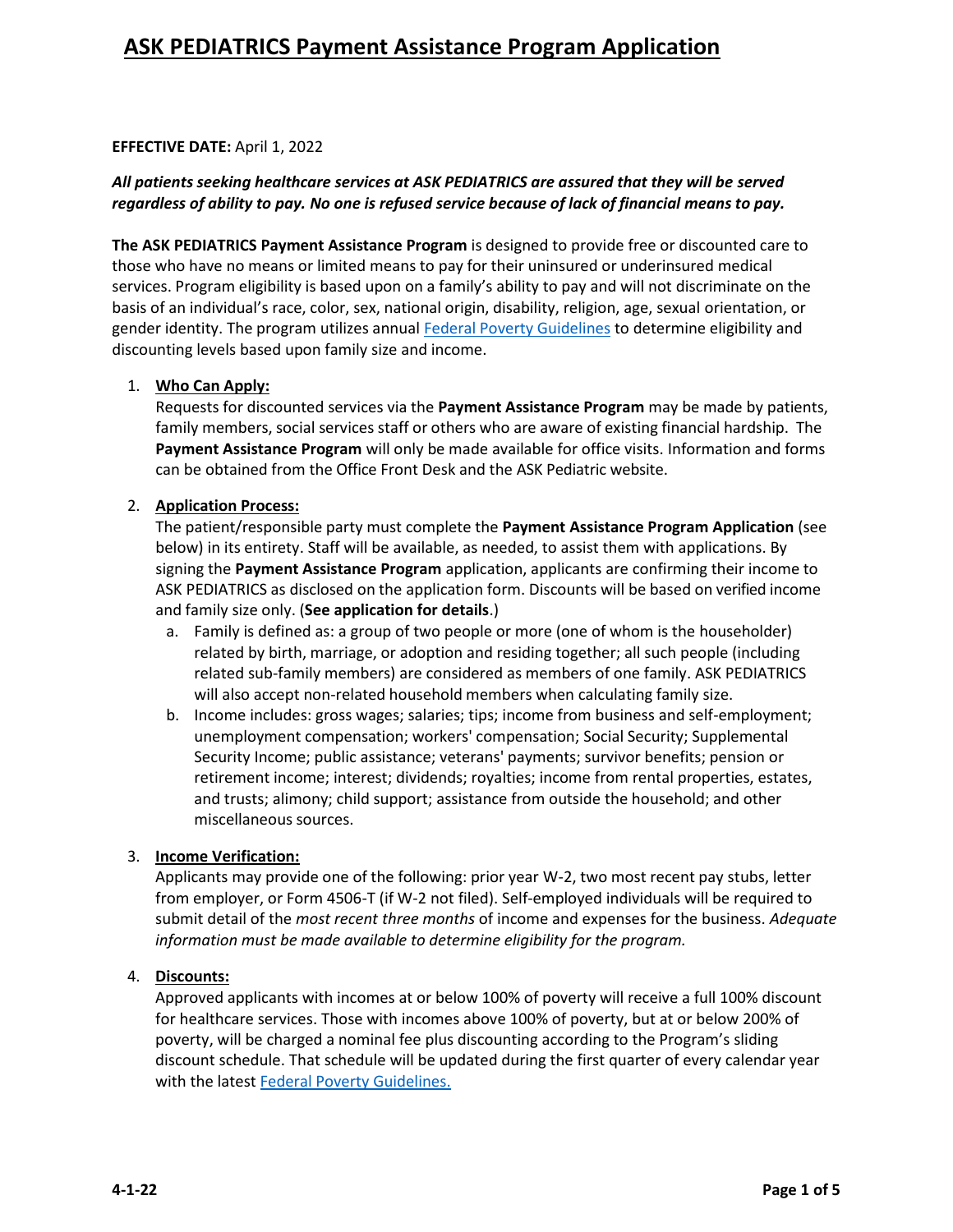#### 5. **Nominal Fee:**

No Nominal or Processing Fees will be charged.

#### 6. **Applicant Notification:**

The **Payment Assistance Program** determination will be provided to the applicant(s) **in writing**, and will include the percentage of **Payment Assistance Program** write off, or, if applicable, the reason for denial. If the application is approved for less than a 100% discount or denied, ASK PEDIATRICS will work with the patient and/or responsible party to establish payment arrangements. **Payment Assistance Program** applications cover outstanding patient balances for **six months prior** to application date and any balances incurred within **12 months after** the approved date, unless their financial situation changes significantly. The applicant has the option to reapply after the 12 months have expired or anytime there has been a significant change in family income. When the applicant reapplies, the look back period will be the lesser ofsix months or the expiration of their last **Payment Assistance Program** application.

### 7. **Refusal to Pay:**

If a patient verbally expresses an unwillingness to pay or vacates the premises without paying for services, the patient will be contacted in writing regarding their payment obligations. If the patient is not on the sliding fee schedule, a copy of the Payment Assistance Program application will be sent with the notice. If the patient does not make effort to pay or fails to respond within 60 days, this constitutes refusal to pay. At this point in time, ASK PEDIATRICS can explore options not limited to, but including offering the patient a payment plan or waiving of charges.

#### 8. **Record Keeping:**

Information related to **Payment Assistance Program** decisions will be maintained and preserved in a centralized confidential file located in the Business Office Manager's Office in an effort to preserve the dignity of those receiving free or discounted care.

- a. Applicants that have been approved for the **Payment Assistance Program** will be logged in ASK PEDIATRICS' practice management system, noting names of applicants, dates of coverage and percentage of coverage.
- b. The Business Office Manager will maintain an additional monthly log identifying **Payment Assistance Program** recipients and dollar amounts. Denials and applications not returned will also be logged.

#### 9. **Submission of Application:**

Completed application and all supporting documentation should be returned to the front desk of the ASK Pediatrics Office in Tallahassee.

#### 10. **Policy and Procedure review:**

The Sliding Fee Discount Schedule (SFS) will be updated based on the current Federal Poverty Guidelines. ASK PEDIATRICS will also review possible changes in our policy and procedures in addition to examining institutional practices which may serve as barriers which prevent eligible patients from having access to our community care programs.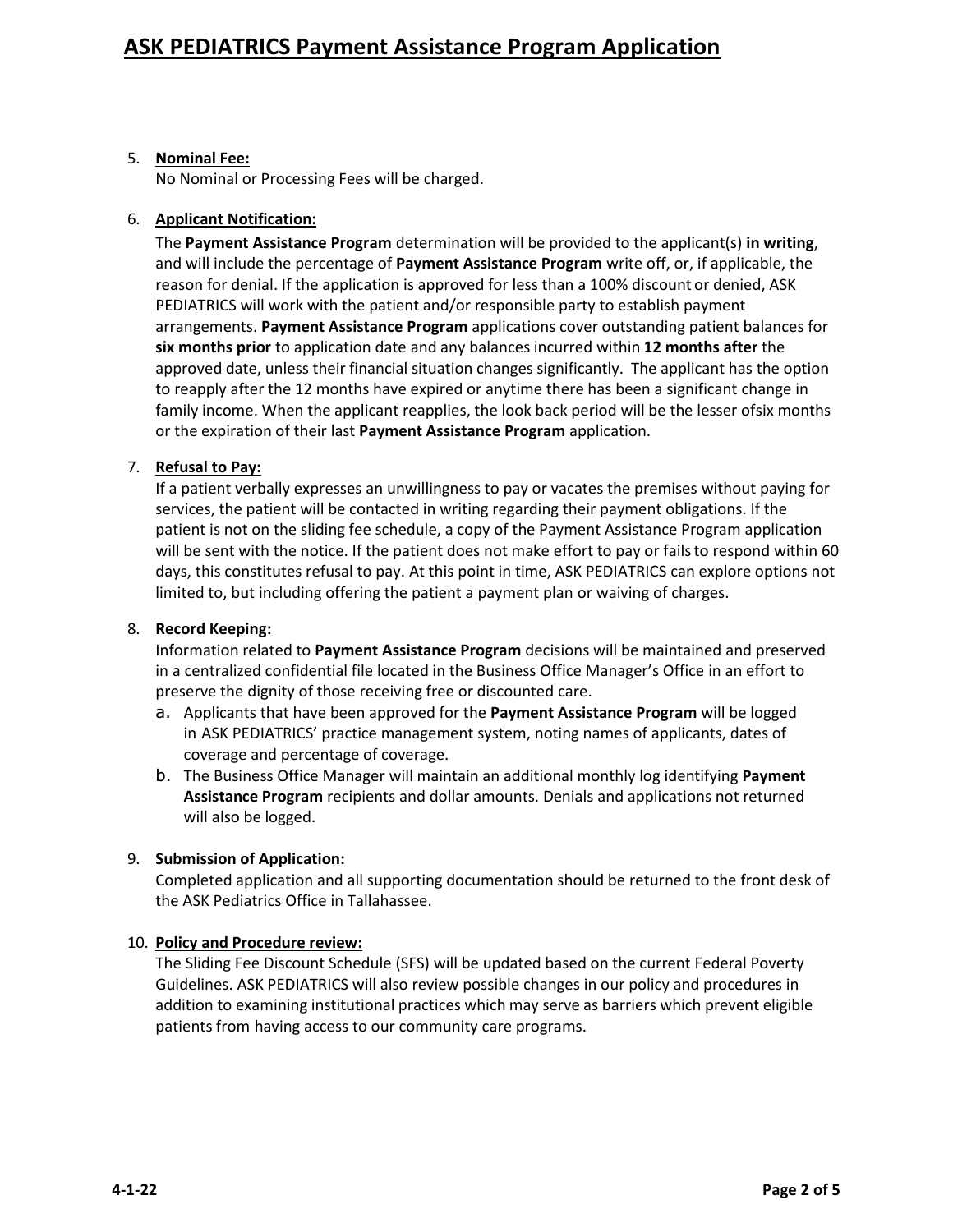## **ASK PEDIATRICS Payment Assistance Program Application**

 *It is the policy of ASK Pediatrics to provide essential services regardless of patient ability to pay. As such, ASK Pediatrics offers discounts based on family size and annual income. Please complete the following information and return it to the front desk to determine whether you or members of your family are eligible for a discount.*

*The discount will apply to all services received at this office, but not those services or equipment purchased from outside such as reference laboratory testing, drugs, x-ray interpretation by a consulting radiologist, etc. You must complete this form every 12 months or immediately if your financial situation changes. Please list all household members, including those under age 18.*

| <b>GUARANTOR NAME</b> |             |              |            |              |
|-----------------------|-------------|--------------|------------|--------------|
| STREET                | <b>CITY</b> | <b>STATE</b> | <b>ZIP</b> | <b>PHONE</b> |

| Household      | <b>Name</b> | <b>Date of Birth</b> |
|----------------|-------------|----------------------|
| <b>Members</b> |             |                      |
| <b>SELF</b>    |             |                      |
| <b>OTHER</b>   |             |                      |
| <b>OTHER</b>   |             |                      |
| <b>OTHER</b>   |             |                      |
| <b>OTHER</b>   |             |                      |
| <b>OTHER</b>   |             |                      |
| <b>OTHER</b>   |             |                      |
| <b>OTHER</b>   |             |                      |
| <b>OTHER</b>   |             |                      |
| <b>OTHER</b>   |             |                      |
| <b>OTHER</b>   |             |                      |
| <b>OTHER</b>   |             |                      |
| <b>OTHER</b>   |             |                      |
| <b>OTHER</b>   |             |                      |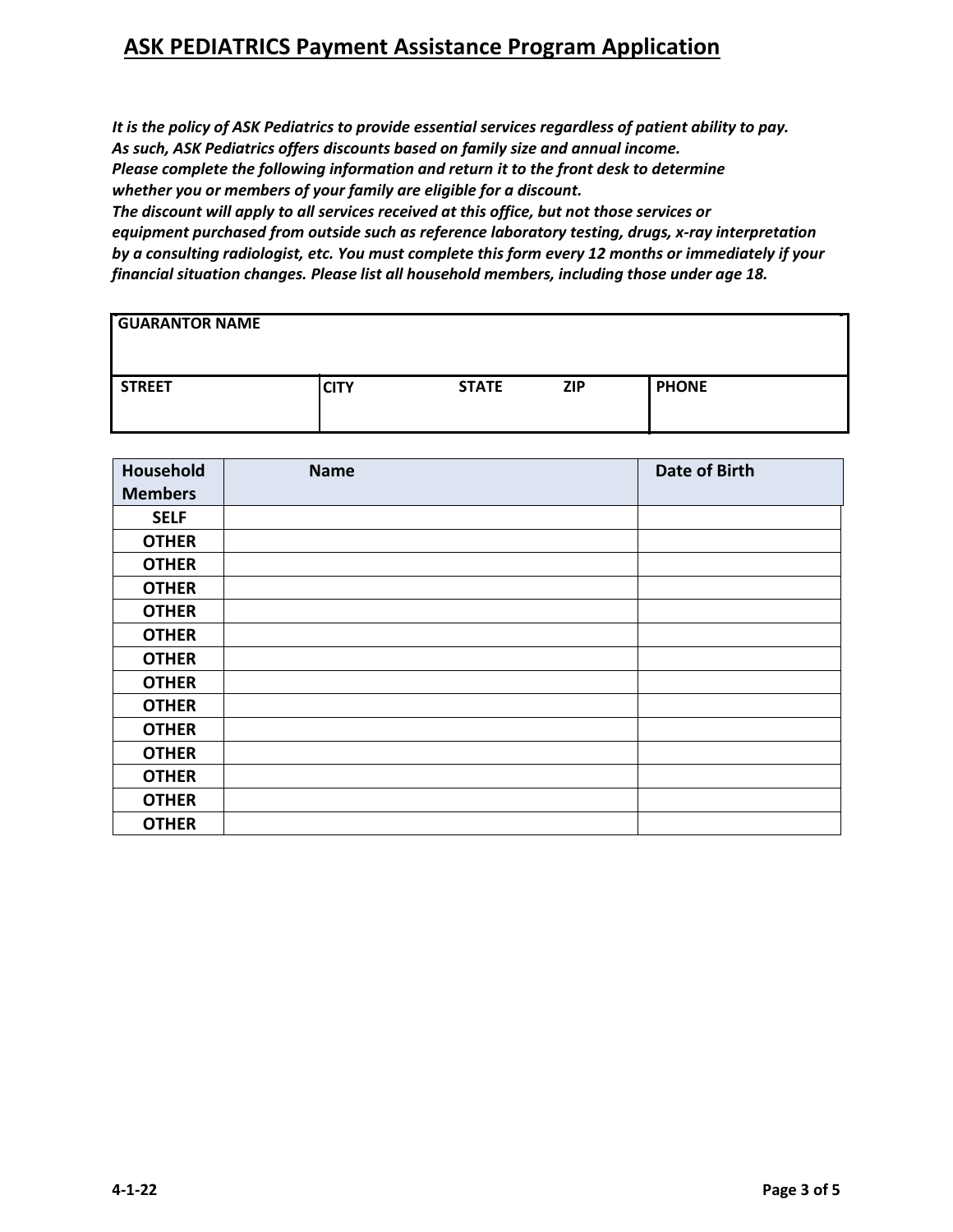## **ASK PEDIATRICS Payment Assistance Program Application**

| <b>Source</b>                                                                                                                                                                                                | <b>Self</b> | Other | Total |
|--------------------------------------------------------------------------------------------------------------------------------------------------------------------------------------------------------------|-------------|-------|-------|
| Gross wages, salaries, tips, etc.                                                                                                                                                                            |             |       |       |
| Income from business and self-employment                                                                                                                                                                     |             |       |       |
| Unemployment compensation, workers' compensation,<br>Social Security, Supplemental Security Income, public<br>assistance, veterans'<br>payments, survivor benefits, pension or retirement income             |             |       |       |
| Interest; dividends; royalties; income from rental<br>properties, estates, and trusts; alimony; child support;<br>assistance from outside the household; Child Tax Credit<br>and other miscellaneous sources |             |       |       |
| <b>Total Income</b>                                                                                                                                                                                          |             |       |       |

**I certify that the family size and income information shown above is correct.**

| Name (Print) |      |
|--------------|------|
| Signature    | Date |

| <b>Office Use Only</b> |                           |
|------------------------|---------------------------|
| <b>Patient Name:</b>   | <b>Approved Discount:</b> |
| Approved by:           | Date Approved:            |

| <b>Verification Checklist</b>                                                   | Yes | No |
|---------------------------------------------------------------------------------|-----|----|
| Identification/Address: Driver's license, utility bill, employment ID, or other |     |    |
| Income: Prior year tax return, three most recent pay stubs, or other            |     |    |

**Self-declaration of income may also be used.**

# *Please complete this application and return it and requested documents to the ASK Pediatrics front desk.*